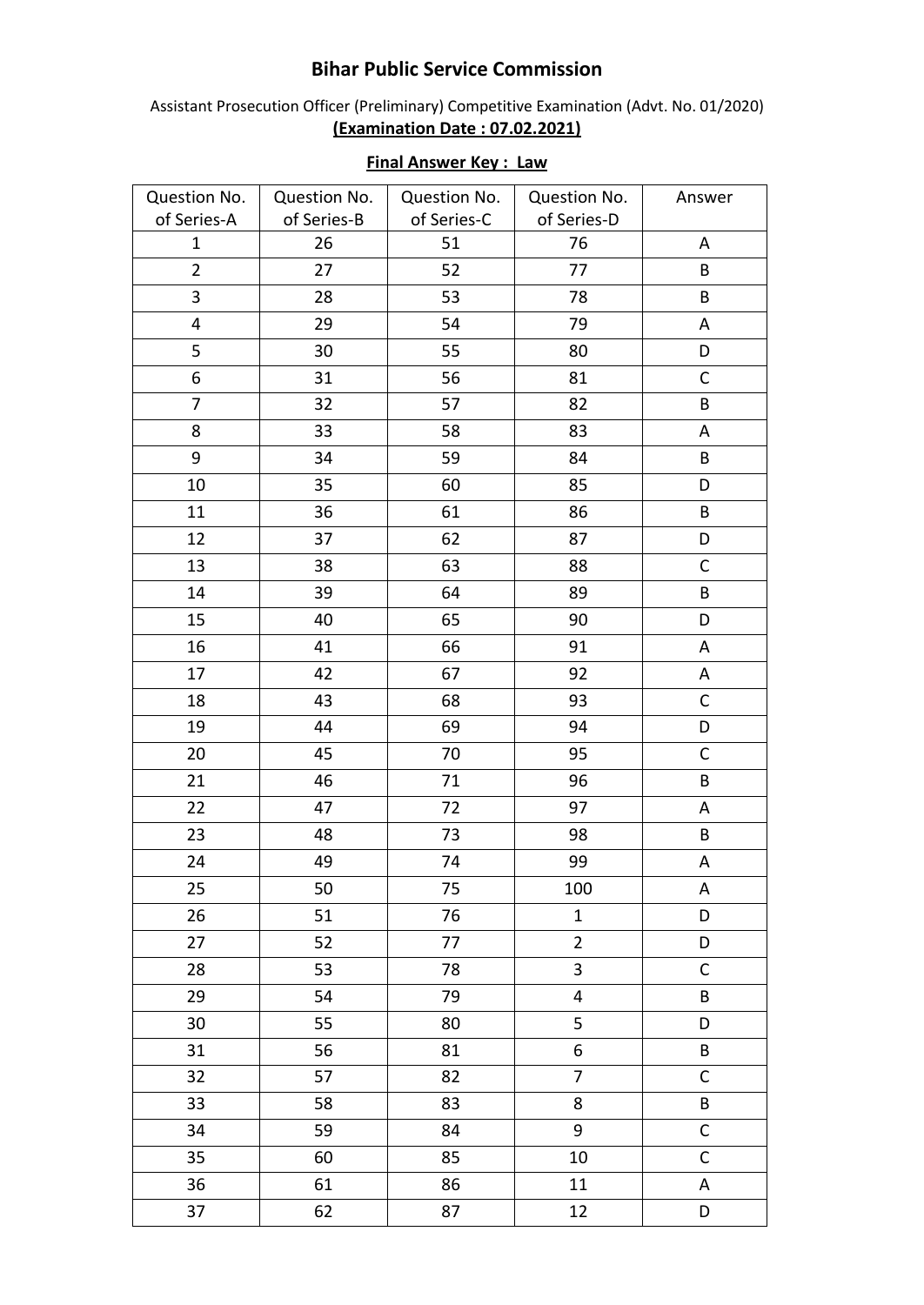| Question No. | Question No.   | Question No.            | Question No. | Answer      |
|--------------|----------------|-------------------------|--------------|-------------|
| of Series-A  | of Series-B    | of Series-C             | of Series-D  |             |
| 38           | 63             | 88                      | 13           | B           |
| 39           | 64             | 89                      | 14           | A           |
| 40           | 65             | 90                      | 15           | B           |
| 41           | 66             | 91                      | 16           | $\mathsf C$ |
| 42           | 67             | 92                      | 17           | $\sf{B}$    |
| 43           | 68             | 93                      | 18           | $\mathsf C$ |
| 44           | 69             | 94                      | 19           | $\mathsf C$ |
| 45           | 70             | 95                      | 20           | $\mathsf C$ |
| 46           | 71             | 96                      | 21           | $\mathsf C$ |
| 47           | 72             | 97                      | 22           | $\sf{B}$    |
| 48           | 73             | 98                      | 23           | $\mathsf C$ |
| 49           | 74             | 99                      | 24           | $\sf{B}$    |
| 50           | 75             | 100                     | 25           | A           |
| 51           | 76             | $\mathbf{1}$            | 26           | $\mathsf C$ |
| 52           | 77             | $\overline{2}$          | 27           | $\mathsf C$ |
| 53           | 78             | $\mathbf{3}$            | 28           | A           |
| 54           | 79             | $\overline{\mathbf{4}}$ | 29           | B           |
| 55           | 80             | 5                       | 30           | $\mathsf C$ |
| 56           | 81             | 6                       | 31           | Deleted     |
| 57           | 82             | $\overline{7}$          | 32           | B           |
| 58           | 83             | 8                       | 33           | B           |
| 59           | 84             | $9\,$                   | 34           | Α           |
| 60           | 85             | 10                      | 35           | A           |
| 61           | 86             | 11                      | 36           | $\mathsf C$ |
| 62           | 87             | 12                      | 37           | B           |
| 63           | 88             | 13                      | 38           | D           |
| 64           | 89             | 14                      | 39           | D           |
| 65           | 90             | 15                      | 40           | B           |
| 66           | 91             | 16                      | 41           | A           |
| 67           | 92             | 17                      | 42           | D           |
| 68           | 93             | 18                      | 43           | A           |
| 69           | 94             | 19                      | 44           | $\mathsf C$ |
| 70           | 95             | 20                      | 45           | A           |
| 71           | 96             | 21                      | 46           | D           |
| 72           | 97             | 22                      | 47           | $\mathsf C$ |
| 73           | 98             | 23                      | 48           | $\mathsf C$ |
| 74           | 99             | 24                      | 49           | D           |
| 75           | 100            | 25                      | 50           | D           |
| 76           | $\mathbf{1}$   | 26                      | 51           | $\mathsf C$ |
| 77           | $\overline{2}$ | 27                      | 52           | A           |
| 78           | 3              | 28                      | 53           | B           |
| 79           | 4              | 29                      | 54           | B           |